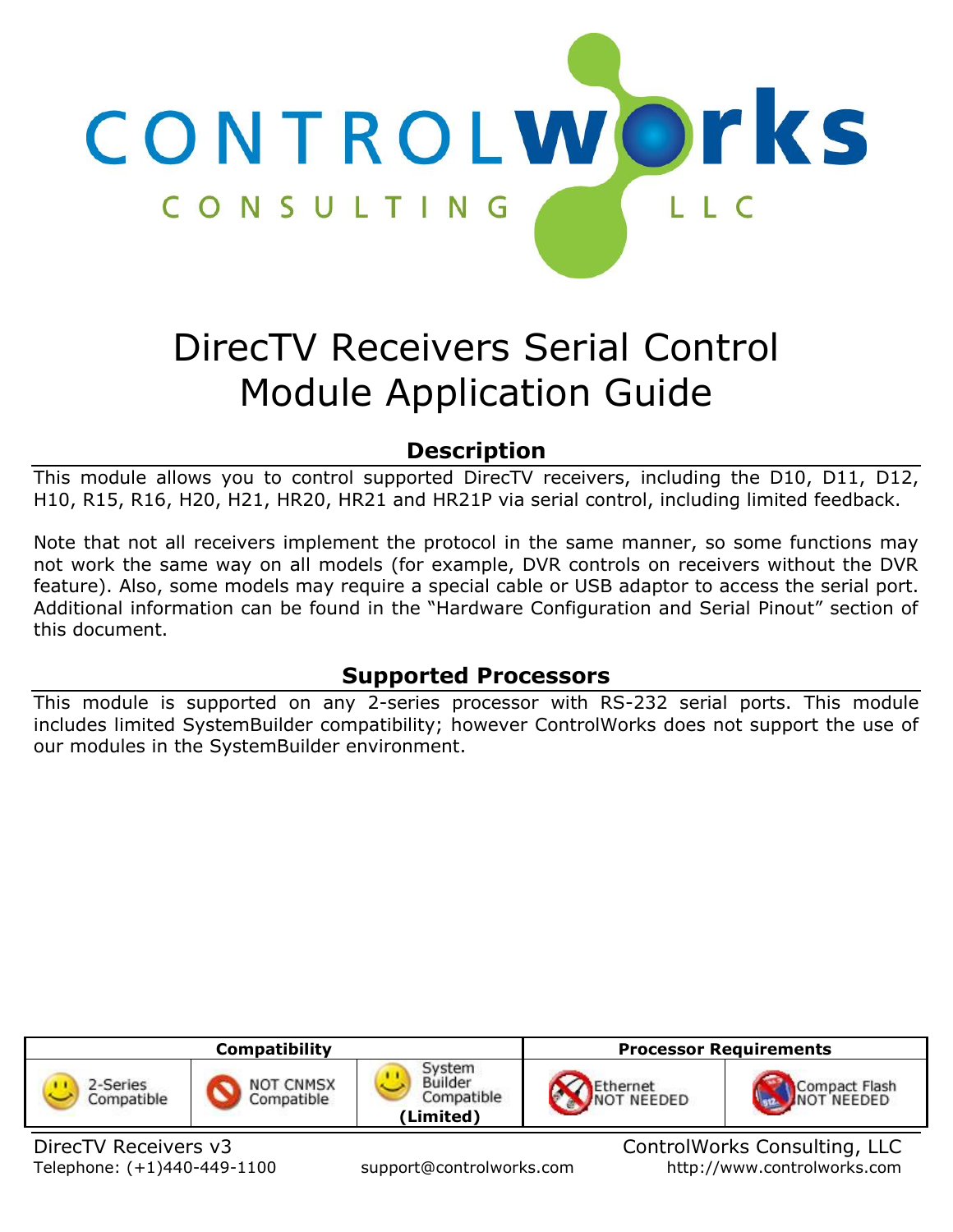## **RJ-22 Serial connection**

If your receiver is a D10 or H10 then you should build your serial cable as indicated below. Note that the modular connector required is a RJ-22. This is the smaller modular connector that is used on telephone handset cords. This connector requires a special die in your crimper. A RJ-11/14 crimper will not work if you attempt to crimp a RJ-22 plug with it.



## **USB connection**

The module supports serial control via a USB port for all other receivers. This module was tested with an IOGEAR GUC232A. DirecTV has also listed the ATEN UC-232A and the BAFO BF-810 as being compatible with the USB port on the receiver. **Please note that you must power cycle the HR20, HR21 and HR21P after plugging in the USB dongle in order for the USB driver to work correctly.** Using the red reboot switch will not load the driver.Also note that the LED on the dongle will not illuminate. When using a USB dongle you must pin your serial cable pin 2 to pin 3, pin 3 to pin 2 and pin 5 to pin 5. Pins 1,4,6,7,8 and 9 should not be connected in your cable.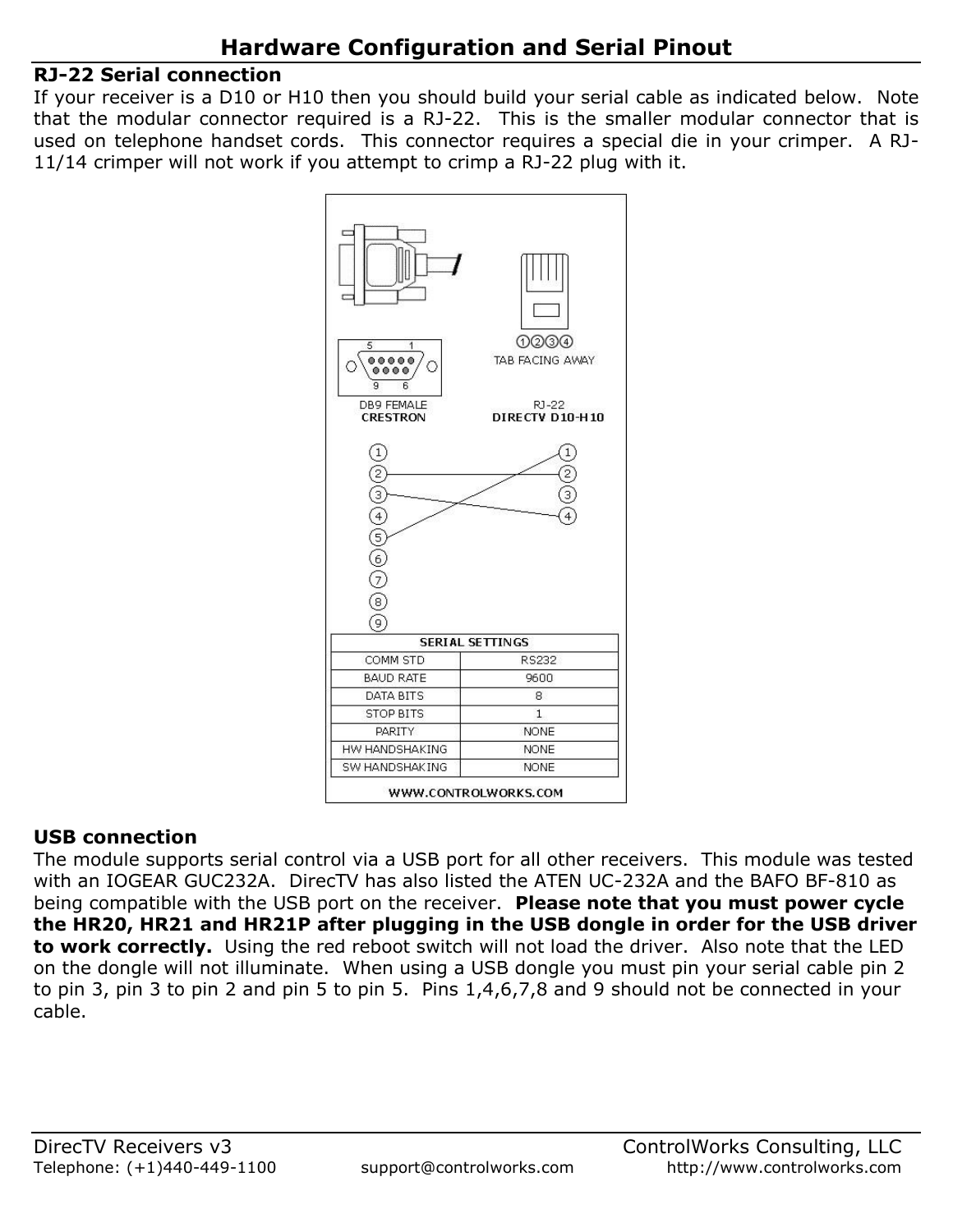# **Module Application**

The module does not support IP connectivity for receivers equipped with Ethernet. This module allows bi-directional RS232 serial communication only. You can emulate the controls available from the remote control as well as view the current signal strength, channel number and rapidly tune to pre-set channels by using either an analog value or serial string. Other functions are available such as discreet power and user lockout controls. At this time we do not have support for discreet aspect ratios. DirecTV has reported to us that this functionality may be included in a future release.

## **Channel Presets**

This module provides two mechanisms for tuning to preset channels via an analog and serial input to the module. Either the analog or serial input may be used to tune to standard channels, while the serial input may also be used to tune to channels with a sub-channel such as off the air high definition channels (example: 8-1),. The demonstration program includes samples of both methods.

If using an analog value, simply initialize the analog to the desired channel number, for example to tune to channel 202 initialize the analog to 202d. If using a serial value, send the serial string in the format of xxxx-y where "xxxx" is the channel number, and "y" is the sub-channel number (if no sub-channel, use 0). This string must always be exactly 6 characters, padded with zeros. For example, to tune to channel 202 use the serial string 0202-0; to tune to channel 8-1 use the serial string 0008-1.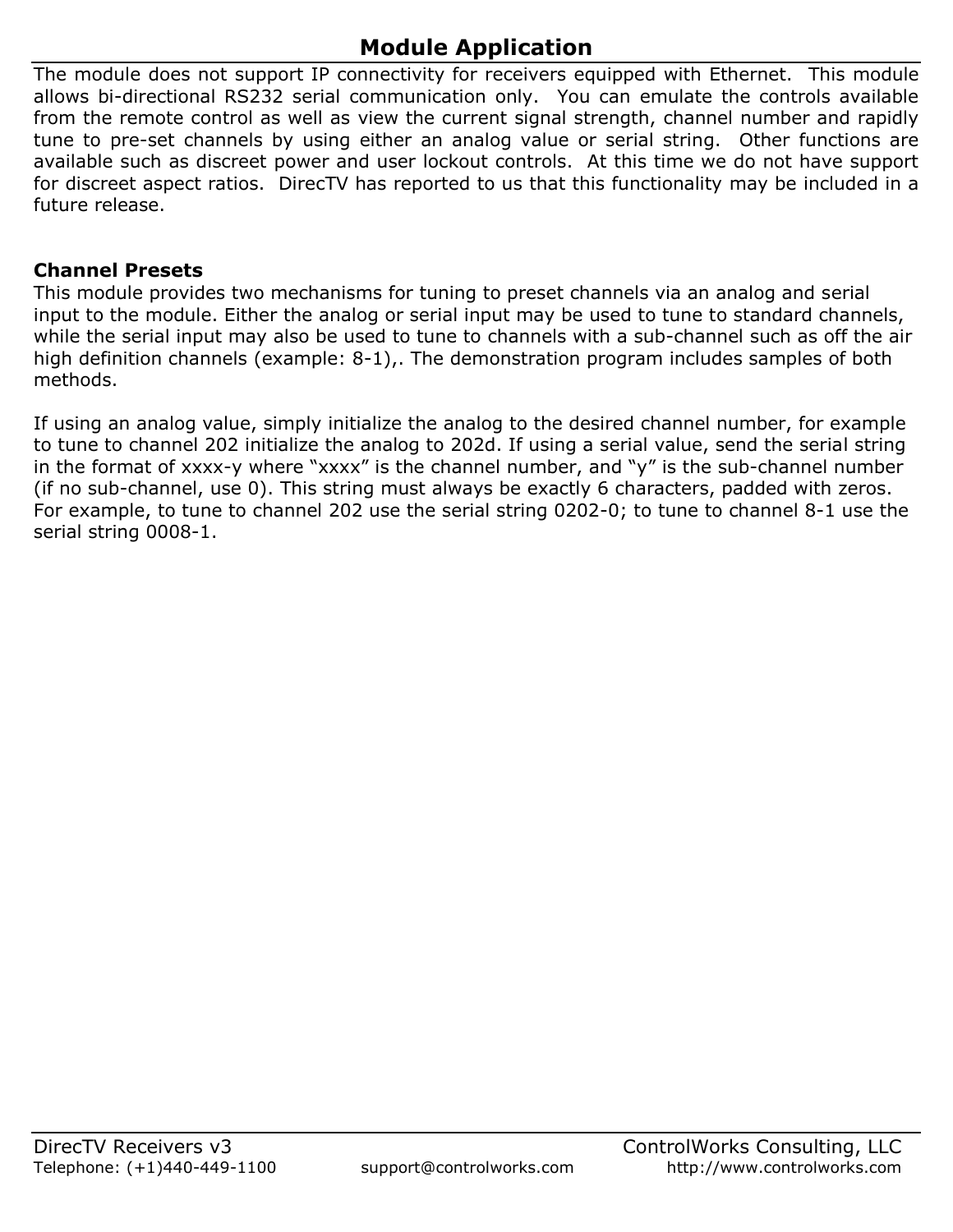# **Signal And Parameter Descriptions**

Bracketed signals such as "[signal\_name]" are optional signals

#### **DIGITAL INPUTS**

| on the receiver                                           |
|-----------------------------------------------------------|
| .Pulse to poll for the current channel number (Note:      |
| The module will attempt to automatically poll for the     |
| current channel when enter, previous channel, or          |
| channel up or down is pressed)                            |
| Pulse to poll for the current signal quality reported by  |
| the tuner                                                 |
| . Pulse to poll for the current transponder number,       |
| primary type, audio type, and CAM (access card) ID.       |
|                                                           |
| front panel buttons                                       |
| .Pulse to disable user control from the remote control or |
| front panel buttons                                       |
|                                                           |
| button on the DirecTV handheld remote control             |

## **ANALOG INPUTS**

| $202d$ = tune to channel 202). Does not support      |
|------------------------------------------------------|
| subchannels. Note that certain receivers such as the |
| HR20 will not display the channel banner when direct |
| tuning.                                              |

## **SERIAL INPUTS**

| is connected to                                         |
|---------------------------------------------------------|
|                                                         |
| characters including one dash padded with 0s, for       |
| example $0008-1$ = tune to channel 8-1. Note that       |
| certain receivers such as the HR20 will not display the |
| channel banner when direct tuning.                      |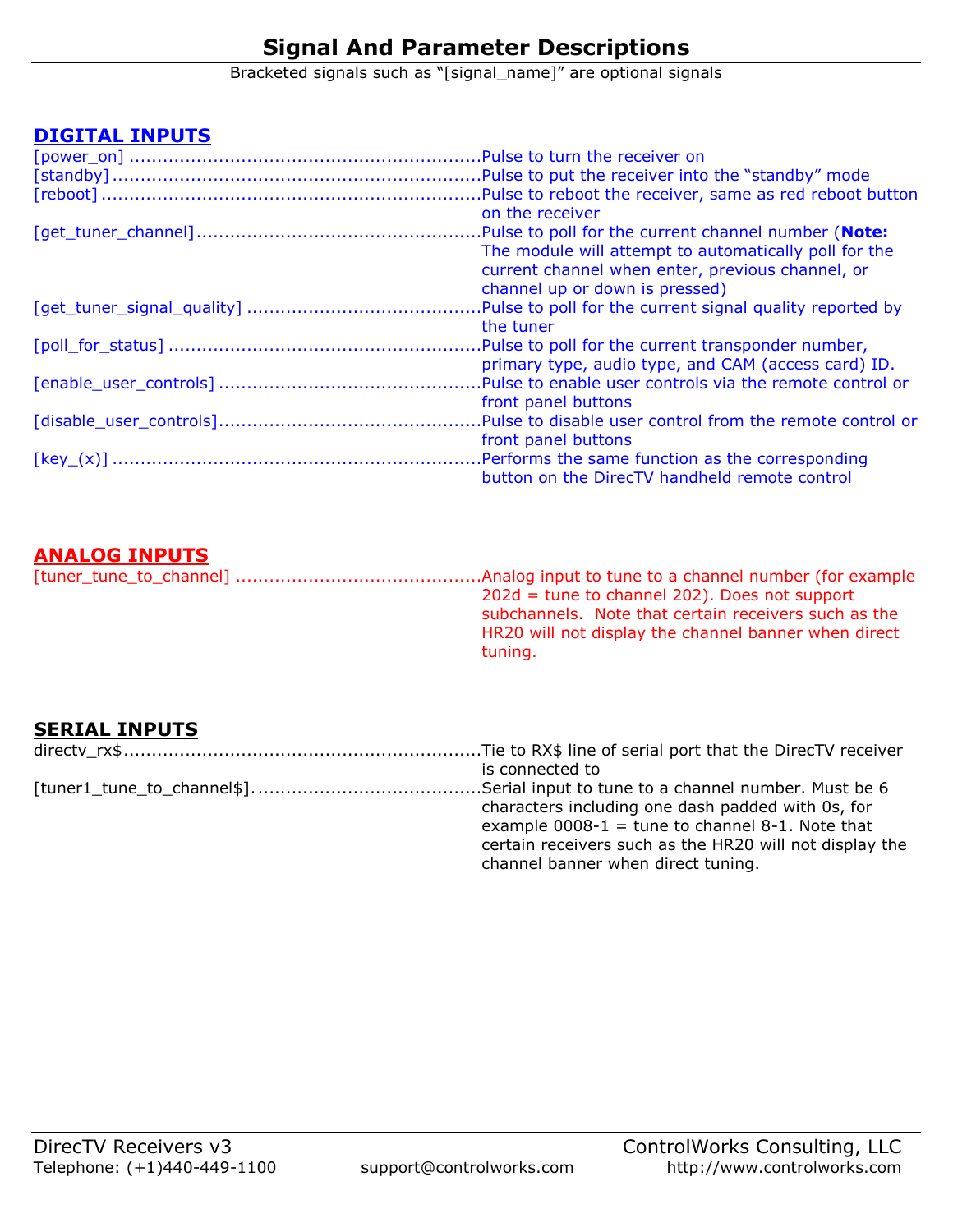## **DIGITAL OUTPUTS**

|                       | include a minor channel component. See the demo<br>program for an example of driving subpages based on<br>this feedback. |
|-----------------------|--------------------------------------------------------------------------------------------------------------------------|
| <b>ANALOG OUTPUTS</b> |                                                                                                                          |
|                       | is tuned to                                                                                                              |
|                       | the receiver is currently tuned to, if any                                                                               |

[tuner\_signal\_quality] ................................................Full range (0-100%) value representing the quality of the signal as reported by the tuner [transponder\_number]................................................The transponder number of the currently tuned channel

## **SERIAL OUTPUTS**

| is connected to                                   |
|---------------------------------------------------|
|                                                   |
| channel; one of Data, Audio, Retired, Video-SDTV, |
| Video-HDTV, or None.                              |
|                                                   |
|                                                   |
|                                                   |

## **PARAMETERS**

| from the drop-down list |
|-------------------------|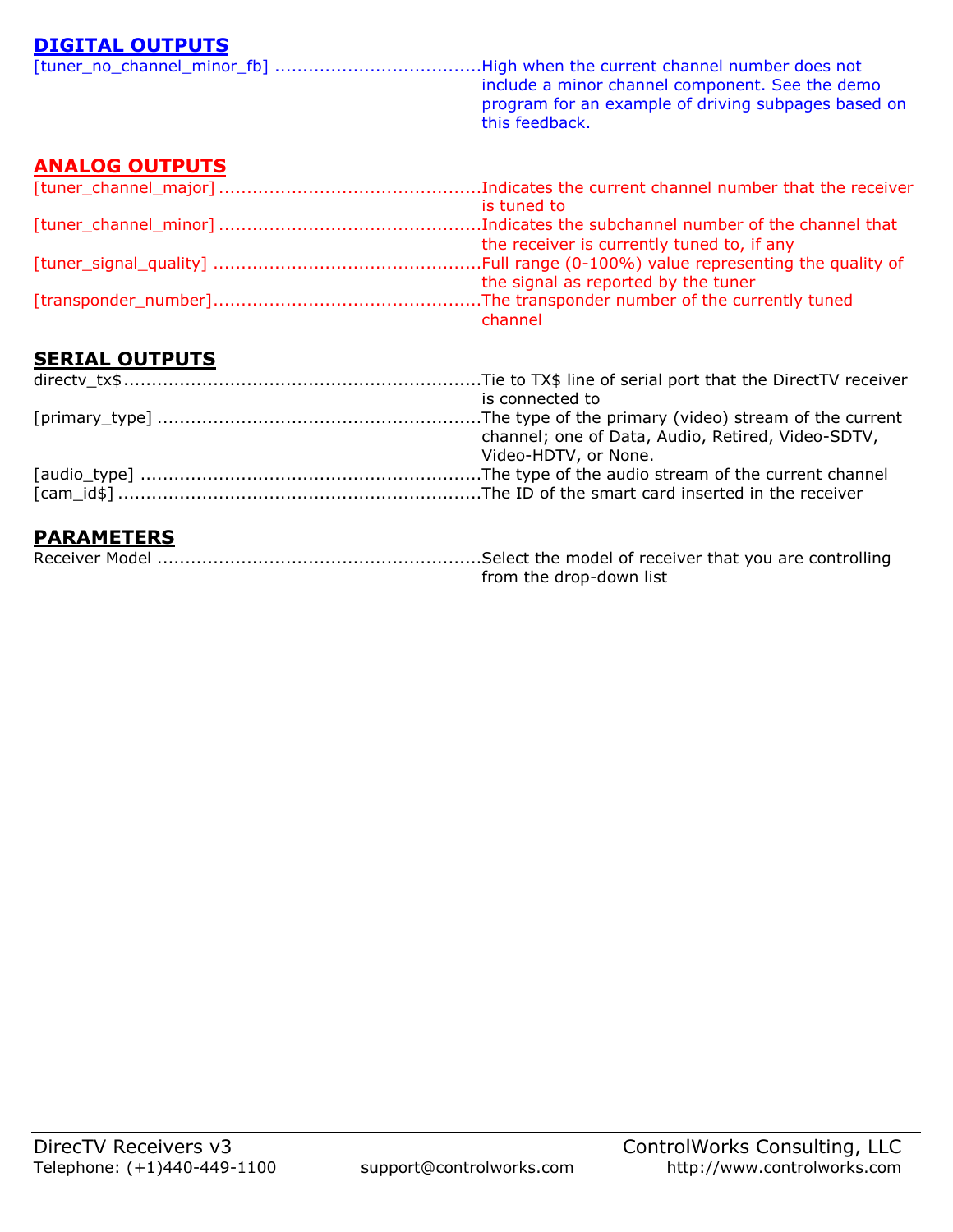This module is supported by ControlWorks Consulting, LLC. Should you need support for this module please email support@controlworks.com or call us at 440-729-4640. ControlWorks normal office hours are 9 AM to 5 PM Eastern, Monday through Friday, excluding holidays.

Before calling for support, please ensure that you have loaded and tested operation using the included demonstration program and touchpanel(s) to ensure that you understand the correct operation of the module. It may be difficult for ControlWorks to provide support until the demonstration program is loaded.

Updates, when available, are automatically distributed via Email notification to the address entered when the module was purchased. In addition, updates may be obtained using your username and password at http://www.thecontrolworks.com/customerlogin.aspx.

# **Distribution Package Contents**

The distribution package for this module should include:

| DirecTV_Receivers_Xpanel_v1.vtpDemonstration XPanel           |  |
|---------------------------------------------------------------|--|
| DirecTV_Receivers_v1_Demo.smw Demo program for PRO2 processor |  |
|                                                               |  |
|                                                               |  |
| DirecTV_Receivers_control_v1.pdfThis Help File                |  |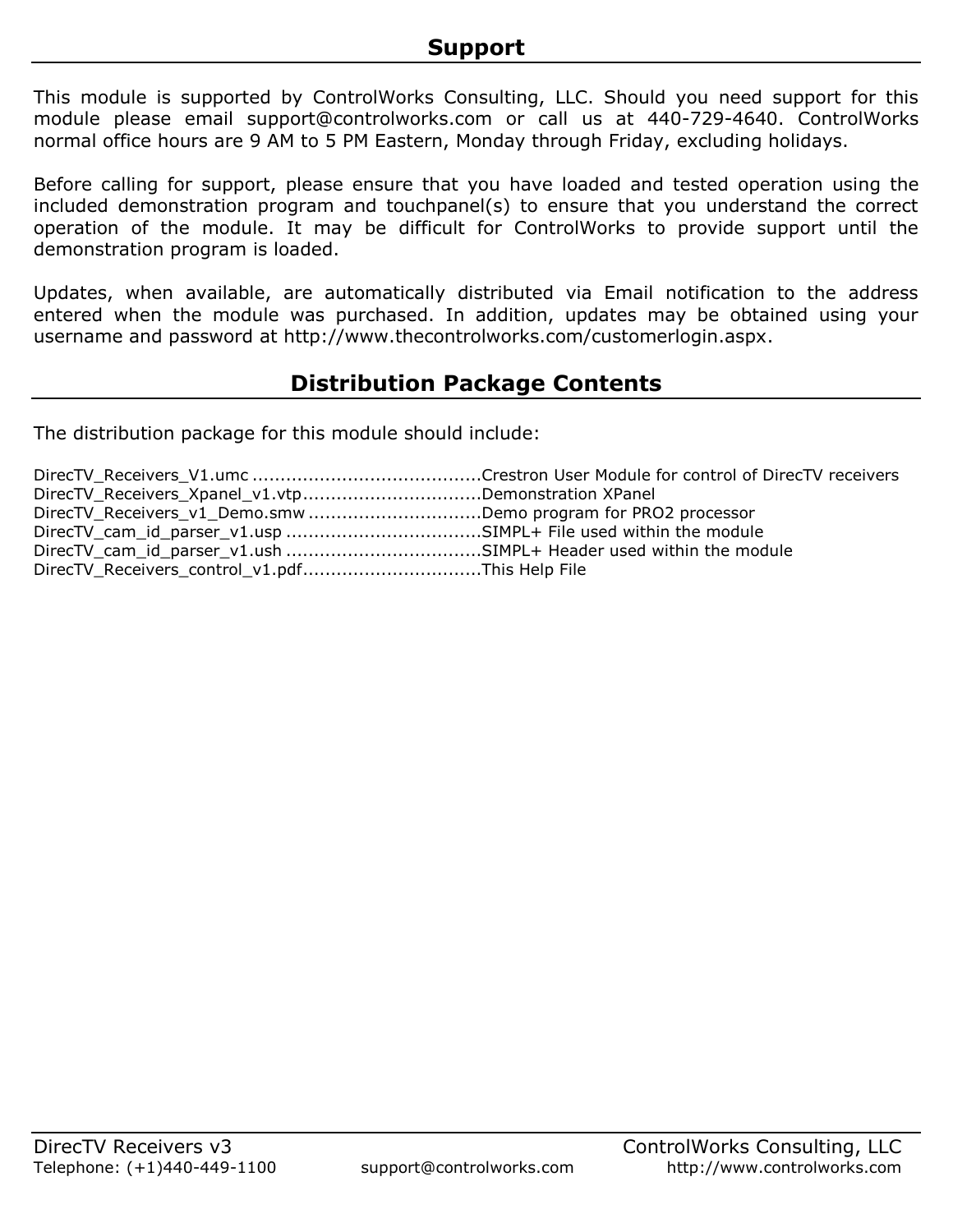# **Revision History**

V1 jim@controlworks.com, lincoln@controlworks.com 2008.05.30 -Initial release

V2 [gary@controlworks.com](mailto:gary@controlworks.com) 2011.05.23

-3 series compatibility

V3 [caleb@controlworks.com](mailto:caleb@controlworks.com) 2017.05.09

CAMID parser changes. In some cases the smart card ID would not be calculated correctly.

# **Development Environment**

This version the module was developed on the following hardware and software. Different versions of hardware or software may or may not operate properly. If you have questions, please contact us.

| <b>DirecTV Receivers</b>           | <b>Software Version</b> |
|------------------------------------|-------------------------|
| HR24-700                           | 0x4062                  |
|                                    |                         |
|                                    |                         |
|                                    |                         |
| <b>Crestron Hardware</b>           | <b>Firmware Version</b> |
| AV <sub>3</sub>                    | 1.501.2867.26681        |
|                                    |                         |
| <b>Software</b>                    | <b>Software Version</b> |
| <b>Crestron SIMPL Windows</b>      | 4.07.03.00              |
| <b>Crestron Vision Tools Pro-e</b> | 6.1.04.30               |
| <b>Crestron Database</b>           | 62.00.002.00            |
|                                    |                         |
|                                    |                         |
|                                    |                         |